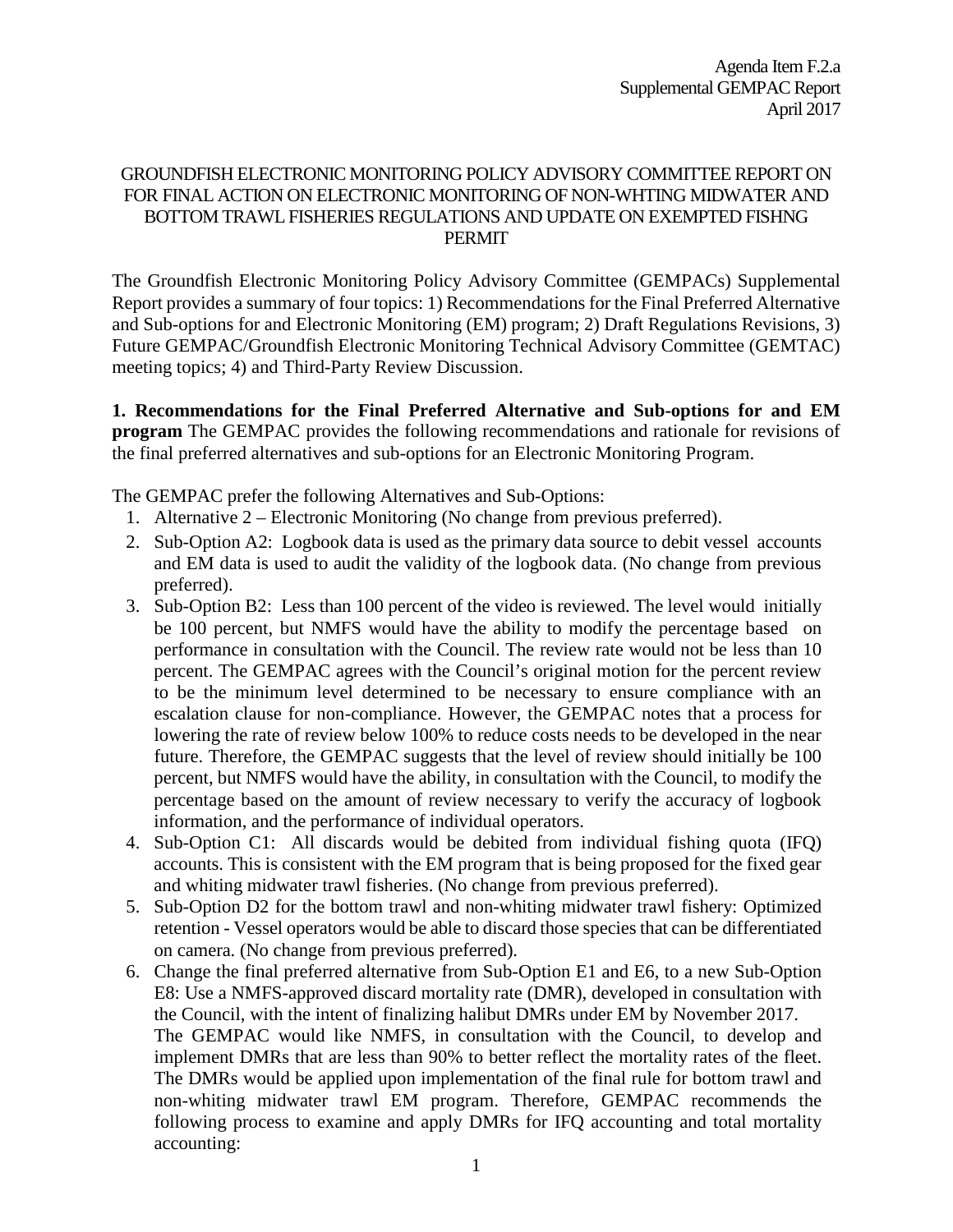- a. Explore potential fleet-wide and vessel-specific rates using data from observed EM and Non-EM trips in years 2011 to 2016, and examine rates by depth;
- b. Examine current data collected by Pacific States Marine Fisheries Commission (PSMFC) to assess the possibility of creating an EM DMR and how that rate compares to fleet-wide and vessel-specific rates;
- c. Potential timeline for Council and Advisory Body discussions:
	- i. *April to September* Council staff work with NMFS, West Coast Groundfish Observer Program (WCGOP), International Pacific Halibut Commission (IPHC), PSMFC to scope out data and the methods to calculate fleet-wide, vessel-specific, and EM viability DMRs;
	- ii. *September, 2017 Council meeting* WCGOP would provide a draft annual halibut mortality report to Council for comment (likely report would include fleet-wide EM DMRs and other info); ABs review fleet-wide and vesselspecific rate methodology and provide comment for which rates should be applied in the bottom trawl and non-whiting midwater trawl fishery under EM.
	- iii. *November, 2017*  If needed, return to Council and Abs for final discussion and changes based on previous meetings.
- 7. Change the final preferred alternative from Sub-Option F2 (Annual Expiration) to Sub-Option F1 (No Expiration): Vessel monitoring plans would be effective until revised. The GEMPAC notes that Sub-Option F1 provides more flexibility. This is consistent with the EM program that is being proposed for the fixed gear and whiting midwater trawl fisheries.
- 8. Change the final preferred alternative from Sub-Option G2 to Sub-Option G1: No limit on switching between EM and observers. This incorporates more flexibility for vessels. Preseason planning would still be conducted to assist observer providers and the WCGOP in workload planning to supply an appropriate number of observers in each port. This is consistent with the EM program that is being proposed for the fixed gear fishery.
- 9. Sub-Option H1: A representative of the vessel (vessel operator or crew) would be responsible for delivering the hard drive to the EM service provider. Remove preference for Sub-Option H3 since it is no longer needed - the vessel operator is solely responsible for delivery of the hard drive. This is consistent with the EM program that is being proposed for the fixed gear and whiting midwater trawl fisheries.
- 10. For the topic of Discard Species List Adjustments, Change the Sub-Option I2 to I1: NMFS to make determination and provide list to fishers through the NMFS approval process to use EM. The GEMPAC notes that this topic was omitted from the analytical document but believes that the recommended change provides more flexibility for the fishery participants, reflects the current practice under the EFPs whereby the discard species list is placed in the vessel monitoring plan (VMP) and changes are approved by NMFS. In addition, changing the list via the VMP is a more expedient process versus waiting for a change via a Council action with proposed and final rulemaking.
	- The following Sub-Options are under the topic of Discard Species List Adjustments: Option Sub-Option I1: NMFS to make determination and provide list to fishers through the NMFS approval process to use EM.

Sub-Option I2 (Council Preferred in Sept, 2014): Use Council process for changing species list using routine management measures if initial list is fully analyzed for environmental impacts (e.g., use groundfish specification process, or some other routine management measure).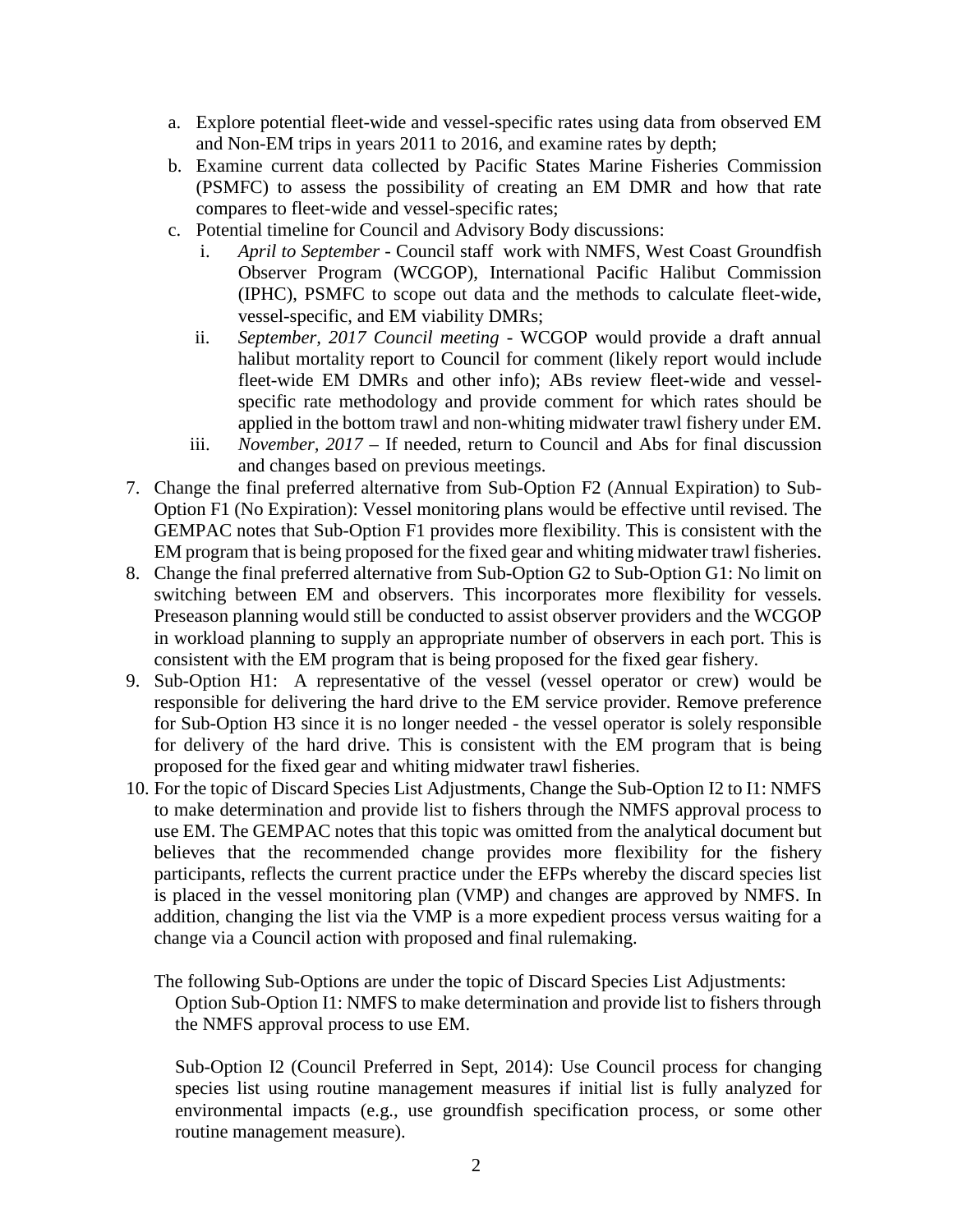Sub-Option I3: Set initial lists in regulation and change at some future point through Council process with proposed/final rule making.

## **2. Draft Regulations Revisions**

The GEMPAC reviewed the draft regulations in **Supplemental NMFS Report 2** (Agenda Item F2a, April 2017) and offers the following changes:

- 1. Add a requirement for a self-enforcing agreement groups to submit an annual report to the Council;
- 2. Add deep sea sole, sanddabs, and starry flounder to the list of species that can be discarded. Deep sea sole and sanddabs would be counted as IFQ species, if mixed with IFQ species;
- 3. Modify the draft regulations to reflect changes based on Council final action and guidance.

## **3. Future GEMPAC/GEMTAC Meeting Topics**

GEMPAC/GEMTAC meetings beyond April, 2017 will likely focus on development of policy and regulations for:

- 1. Third party video review;
- 2. Self-enforcement agreements;
- 3. Adjustment of video review rates to audit logbooks (i.e., move to less than 100 percent for compliant vessels, need criteria for increasing rate to address compliance issues);
- 4. Incorporating advances in technology into the EM program;
- 5. Changes in structure of program as needed (e.g., multiple EM providers could change dynamics of costs among fisheries);
- 6. Other fisheries that may want to implement EM (e.g., drift gillnet fishery).

## **4. Third Party Review Discussion**

The GEMPAC recommends that the Council support moving forward with Pacific States Marine Fisheries Commission as the only EM video reviewer and that any development of a program that allows 3rd party reviewers be suspended until it can be demonstrated that 3rd party review will meet the fundamental goal of the EM program by reducing overall costs.

Questions from GEMPAC discussion

- 1. Can PSMFC be designated as a primary/singular/sole source video reviewer?
- 2. Will NMFS require an audit of PSMFC?
- 3. What are the incremental costs of an audit? Can it be covered through cost recovery?

The GEMPAC assumes if PSMFC is the singular video reviewer then there may be a lower bar for the "audit" requirements, and we could possibly do away with it completely.

If the Council moves forward with this recommendation then the third party provisions in section 660.603 would be removed for the EM program regulations for fixed gear and whiting final rule and not implemented for bottom trawl and non-whiting midwater trawl fisheries.

The GEMPAC provides the following quote from **Supplemental public comment** (Agenda Item F.2.b, April 2107) the industry letter: